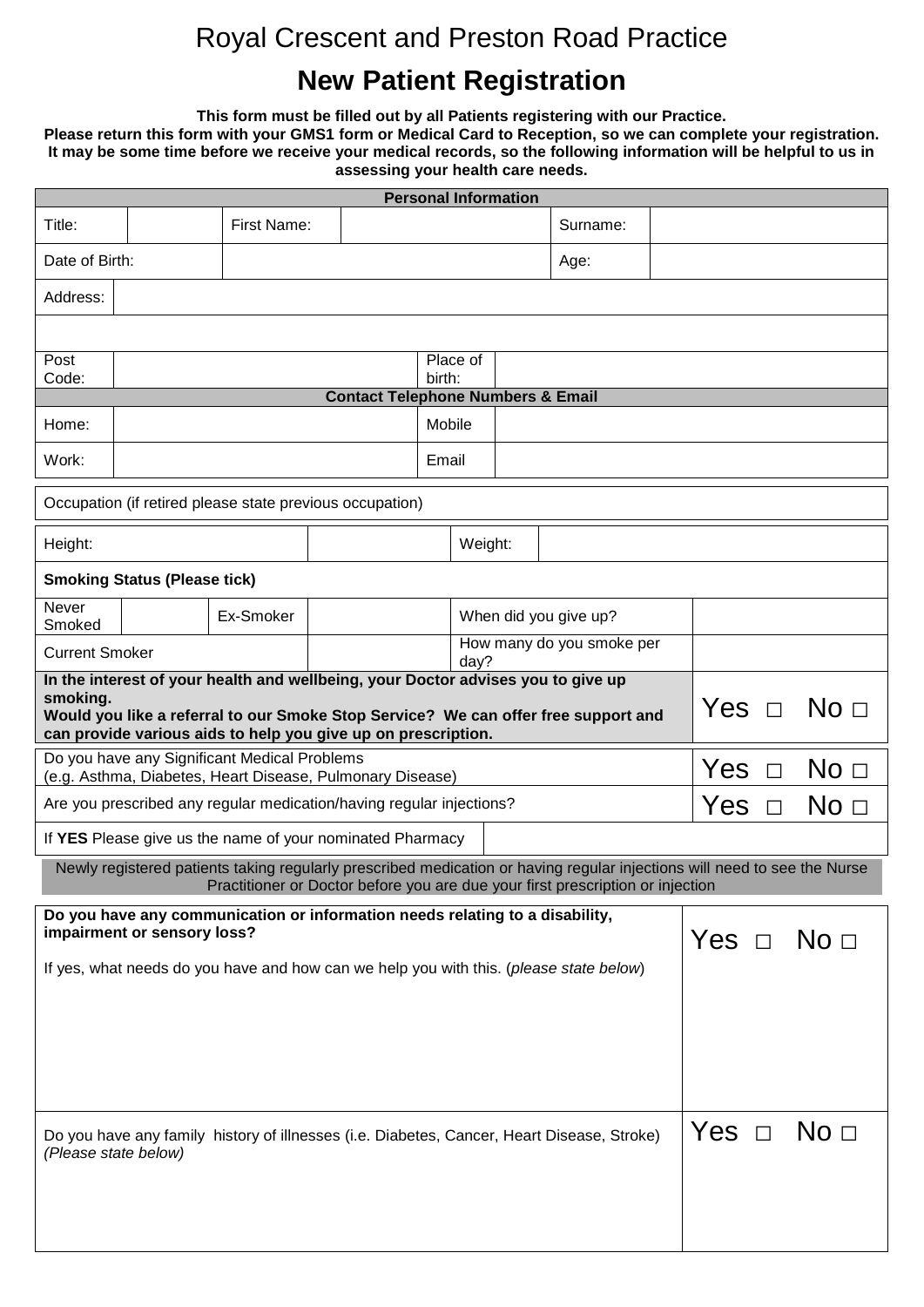| Next of Kin details                       |                      |
|-------------------------------------------|----------------------|
| Name:                                     | Relationship to you: |
| Address                                   |                      |
|                                           | Tel Number:          |
| Are you a carer, do you care for someone? |                      |
| Name of person you care for:              | Relationship to you: |
| Address                                   |                      |
|                                           | Tel Number:          |

## **Alcohol Intake - Please circle the relevant answer**

|                                                                                           |         | <b>Scoring system</b>   |                        |                       |                          |              |  |
|-------------------------------------------------------------------------------------------|---------|-------------------------|------------------------|-----------------------|--------------------------|--------------|--|
| <b>Questions</b>                                                                          | 0       |                         |                        |                       |                          | <b>Score</b> |  |
| How often do you have a drink that contains<br>alcohol?                                   | Never   | Monthly<br>or less      | 2-4 times<br>per month | 2-3 times<br>per week | 4+ times per<br>week     |              |  |
| How many standard alcoholic drinks do you<br>have on a typical day when you are drinking? | $1 - 2$ | $3 - 4$                 | $5-6$                  | $7 - 8$               | $10+$                    |              |  |
| How often do you have 6 or more standard<br>drinks on one occasion?                       | Never   | Less<br>than<br>monthly | Monthly                | Weekly                | Daily or<br>almost daily |              |  |
|                                                                                           |         |                         |                        |                       | <b>Total Score</b>       |              |  |

#### **If you have scored 5 or more on the above questions, please could you now complete the remaining questions**

|                                                                                                                    |              | Your                 |                                     |        |                              |              |
|--------------------------------------------------------------------------------------------------------------------|--------------|----------------------|-------------------------------------|--------|------------------------------|--------------|
| <b>Questions</b>                                                                                                   | $\bf{0}$     |                      | 2                                   | 3      | 4                            | <b>Score</b> |
| How often in the last year have you found<br>you were not able to stop drinking once you<br>had started?           | <b>Never</b> | Less than<br>monthly | Monthly                             | Weekly | Daily or<br>almost daily     |              |
| How often in the last year have you failed to<br>do what was expected of you because of<br>drinking?               | <b>Never</b> | Less than<br>monthly | Monthly                             | Weekly | Daily or<br>almost daily     |              |
| How often in the last year have you needed<br>an alcoholic drink in the morning to get you<br>going?               | <b>Never</b> | Less than<br>monthly | Monthly                             | Weekly | Daily or<br>almost daily     |              |
| How often in the last year have you had a<br>feeling of guilt or regret after drinking?                            | <b>Never</b> | Less than<br>monthly | Monthly                             | Weekly | Daily or<br>almost daily     |              |
| How often in the last year have you not been<br>able to remember what happened when<br>drinking the night before?  | <b>Never</b> | Less than<br>monthly | Monthly                             | Weekly | Daily or<br>almost daily     |              |
| Have you or someone else been injured as a<br>result of your drinking?                                             | No           |                      | Yes, but<br>not in the<br>last year |        | Yes, during<br>the last year |              |
| Has a relative /friend /doctor/ health worker<br>been concerned about your drinking or<br>advised you to cut down? | No           |                      | Yes, but<br>not in the<br>last year |        | Yes, during<br>the last year |              |
|                                                                                                                    |              |                      |                                     |        | <b>Total Score</b>           |              |

**Total Score for both sets of Questions**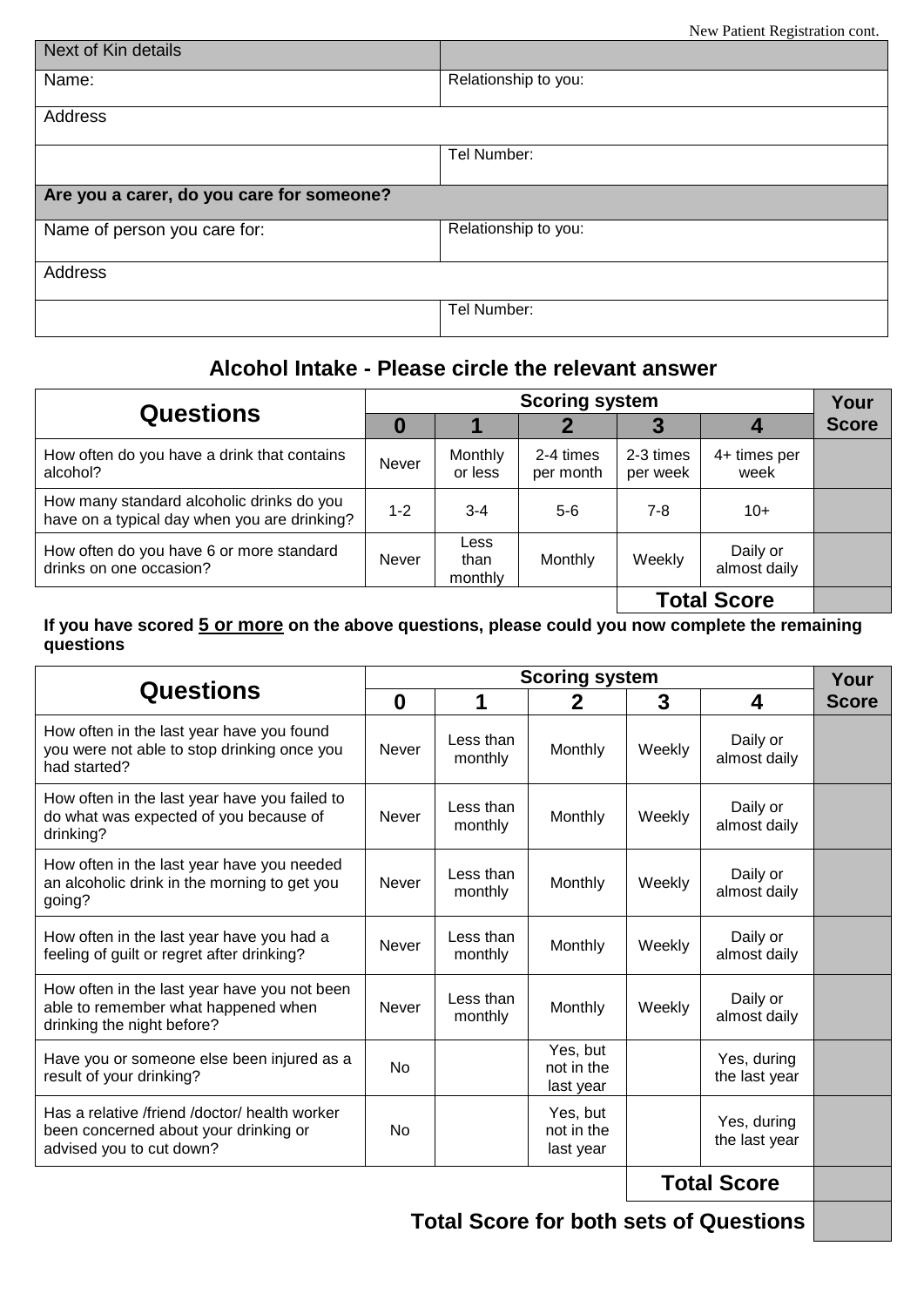## **If you have scored 8 or more on the previous questions, please could you now complete this questionnaire.**

Over the last **2 weeks**, how often have you been bothered by any of the following problems? *(use "√" to indicate your answer)*

|                                                                                                                                                                                      | <b>Not</b><br>at all | Several<br>days | More<br>than<br>half<br>the<br>days | Nearly<br>every<br>day |
|--------------------------------------------------------------------------------------------------------------------------------------------------------------------------------------|----------------------|-----------------|-------------------------------------|------------------------|
| Little interest or pleasure in doing things<br>1.                                                                                                                                    | $\bigcap$            | 1               | $\overline{2}$                      | 3                      |
| Feeling down, depressed, or hopeless<br>2.                                                                                                                                           | $\bigcap$            | 1               | 2                                   | 3                      |
| Trouble falling or staying asleep, or sleeping too much<br>3.                                                                                                                        | $\Omega$             | 1               | $\overline{2}$                      | 3                      |
| Feeling tired or having little energy<br>4.                                                                                                                                          | $\Omega$             | 1               | 2                                   | 3                      |
| Poor appetite or overeating<br>5.                                                                                                                                                    | $\bigcap$            | 1               | $\overline{2}$                      | 3                      |
| Feeling bad about yourself - or that you are a failure or have let yourself or your<br>6.<br>family down                                                                             | $\Omega$             | 1               | $\overline{2}$                      | 3                      |
| Trouble concentrating on things, such as reading the newspaper or watching<br>7.<br>television                                                                                       | $\Omega$             | 1               | $\overline{2}$                      | 3                      |
| Moving or speaking so slowly that other people could have noticed. Or the<br>8.<br>opposite - being so fidgety or restless that you have been moving around a lot<br>more than usual | $\Omega$             | 1               | $\overline{2}$                      | 3                      |
| Thoughts that you would be better off dead, or of hurting yourself in some way<br>9.                                                                                                 | $\Omega$             | 1               | $\overline{2}$                      | 3                      |
|                                                                                                                                                                                      | Add columns:         |                 |                                     |                        |
|                                                                                                                                                                                      | <b>TOTAL:</b>        |                 |                                     |                        |

(use  $\sqrt{ }$  to indicate your answer)

10. If you checked off any problems, how difficult have these problems made it for you to do your work, take care of things at home, or get along with other people? Not difficult at all Somewhat difficult Very difficult Extremely difficult

| <b>Ethnic Group</b>                       | <b>Tick</b> |                                                        | <b>Tick</b> |
|-------------------------------------------|-------------|--------------------------------------------------------|-------------|
|                                           | here        |                                                        | here        |
| A: White                                  |             | <b>D: Black or Black British</b>                       |             |
| <b>British</b>                            |             | Caribbean<br>$\bullet$                                 |             |
| Irish<br>$\bullet$                        |             | African<br>$\bullet$                                   |             |
| Any other White background (please state) |             | Any other Black background (please state)<br>$\bullet$ |             |
| <b>B: Mixed</b>                           |             | E: Chinese or other ethnic group                       |             |
| White and Black Caribbean                 |             | Chinese<br>$\bullet$                                   |             |
| White and Black African                   |             | Any other (please state)<br>$\bullet$                  |             |
| White and Asian                           |             | Not stated / Declined: Declined: patient chooses       |             |
|                                           |             | not to supply this information                         |             |
| Any other mixed background (please state) |             |                                                        |             |
| C: Asian or Asian British                 |             |                                                        |             |
| Indian                                    |             |                                                        |             |
| Pakistani                                 |             |                                                        |             |
| Bangladeshi                               |             |                                                        |             |
| Any other Asian background (please state) |             |                                                        |             |